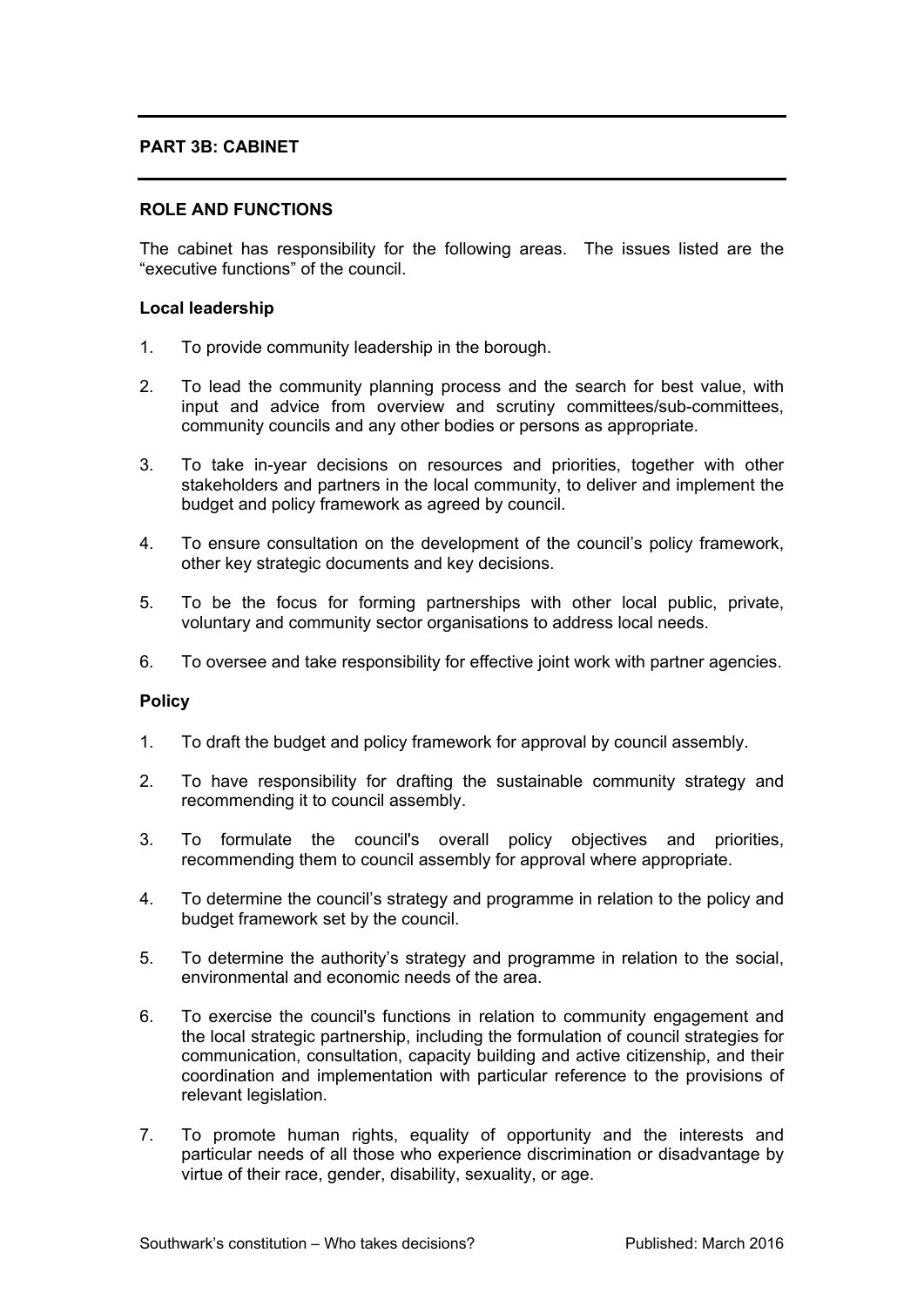- 8. To monitor the implementation and coordination of the statutory functions and obligations of the council with respect to equality of opportunity and nondiscrimination, including its function as an employer.
- 9. To oversee and promote initiatives on best value across the council.
- 10. To set the strategic direction for the council's democratic renewal initiatives.
- 11. To consider and promote strategic and council wide initiatives to improve the quality, efficiency and effectiveness of the council's services to the public.

# **Financial management and resources**

- 12. To have responsibility for the strategic management of the council's resources, financial, land, property and staffing, and to take decisions on such matters in the context of the budget and policy framework agreed by council.
- 13. To have responsibility for the council's revenue and capital budgets, including the council tax base, the housing revenue account, ensuring effective financial control and the achievement of value for money, within the provisions of financial standing orders.
- 14. To have responsibility for the operation of the council's risk management function.
- 15. To have responsibility for audit issues.
- 16. To have overall responsibility for acquisitions and disposal of any interest in land, buildings or the real and leasehold property of the council and to have responsibility for land and property used for operational purposes.

## **General**

- 17. To oversee the authority's services.
- 18. To have responsibility for all staffing and human resource matters including the number and type of staff, equalities issues and health and safety, subject to the authority's personnel policies and procedures except for staff appointments and dismissals.
- 19. To have responsibility for all equalities and diversity matters concerning both employment policy and practices and service delivery and the active promotion of the council's equalities policies.
- 20. To have responsibility for the council's role as corporate parent.
- 21. To affiliate to and appoint representatives to outside bodies where such appointments are a function of the cabinet.
- 22. To delegate to appropriate committees of the cabinet and to chief officers and to receive regular information reports from them with particular reference to value for money; service implementation and development; client/customer